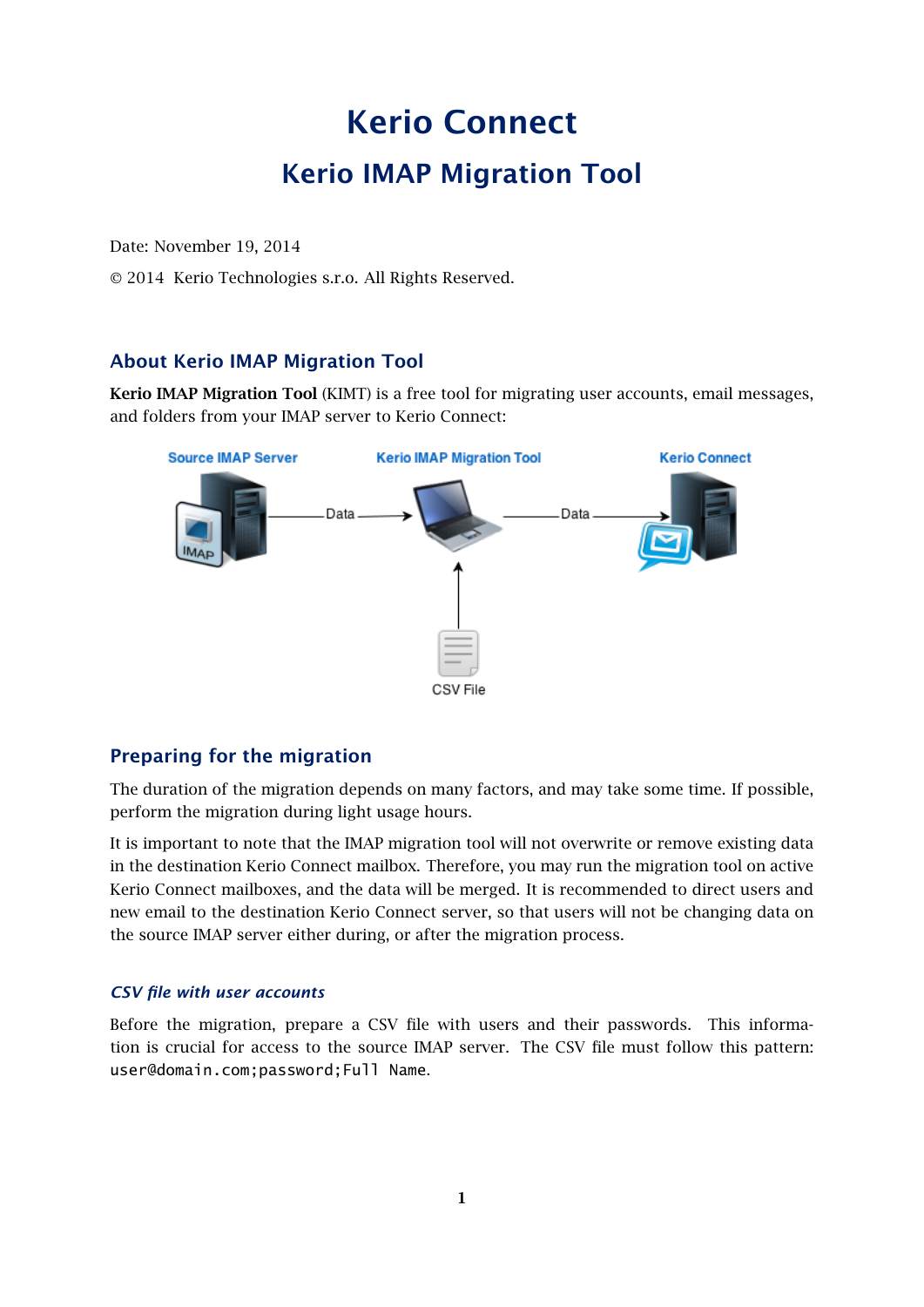#### *Public and archive folders*

Public and archive folders cannot be migrated by the standard procedure. If you need to migrate these folders, move them to the mailbox of any user you will migrate. The folders will then be migrated as private folders

#### Before you start

- 1. [Install Kerio Connect](kb.kerio.com/1124) and run it.
- 2. Make sure the [IMAP service in Kerio Connect](kb.kerio.com/1153) runs on port 143.
- 3. On a machine which can access both Kerio Connect and the source IMAP server, [download](http://www.kerio.com/connect/download) and install the KIMT tool.
- 4. We recommend to make sure the source IMAP server cannot accept new emails temporarily (otherwise migrated data will be inconsistent).
- 5. If connection between the IMAP server and Kerio Connect goes through a firewall, open the following firewall ports:
	- TCP protocol on port 143
	- TCP/UDP protocol on port 44337

### Migrating the data

The migration requires that both the source IMAP server and Kerio Connect are running.

- 1. Run the KIMT tool and follow the wizard.
- 2. Enter the hostname of the source IMAP server. We recommend to Use SSL connection for security reasons.
- 3. Enter the hostname and admin credentials of Kerio Connect.
- 4. Choose Accounts For Migration, load the CSV file and select users to migrate.

The migration process may be time-consuming. We recommend to migrate data by parts (groups of users).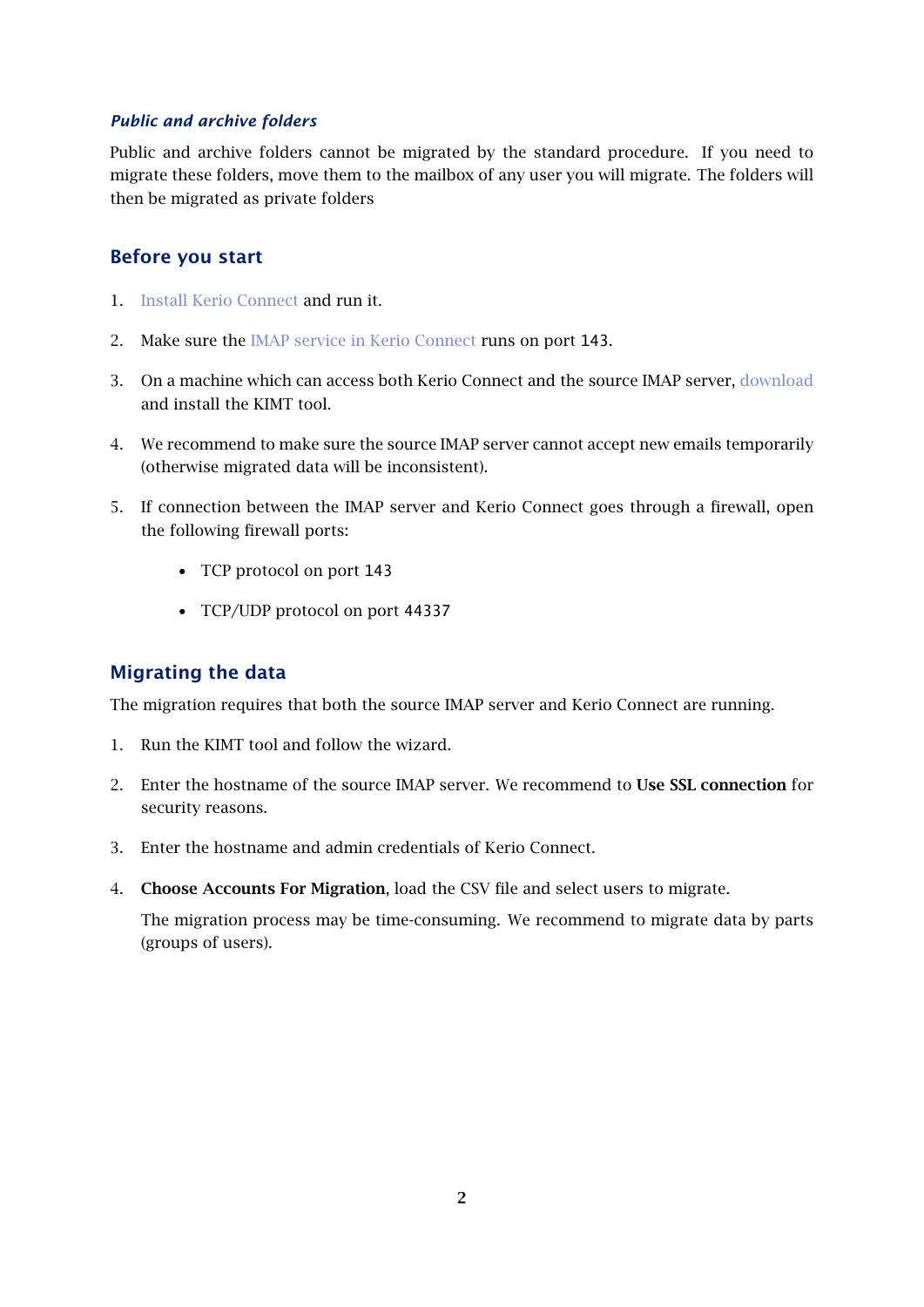| <b>Serio IMAP Migration Tool</b>                                                                              |                                                                                                                                             | ×                     |
|---------------------------------------------------------------------------------------------------------------|---------------------------------------------------------------------------------------------------------------------------------------------|-----------------------|
| <b>Choose Accounts For Migration</b><br>Please load accounts from file and select accounts to be<br>migrated. |                                                                                                                                             |                       |
| Load<br>The file is required to be in csv format. Example                                                     |                                                                                                                                             |                       |
| Account                                                                                                       | Email address                                                                                                                               | <b>Account status</b> |
| dpeterson<br>iskolowski<br>ismith<br>jwayne<br>wflykiller<br>wsmith                                           | dpeterson@company.com<br>iskolowski@company.com<br>jsmith@company.com<br>jwayne@company.com<br>wflykiller@company.com<br>wsmith@company.com |                       |
| <b>Deselect All</b><br>Select All                                                                             |                                                                                                                                             |                       |
|                                                                                                               | $<$ Back                                                                                                                                    | Migrate               |

- 5. Click Migrate.
- 6. When the migration is finished, click the Report or Debug log links to see the [migration](#page-3-0) [result.](#page-3-0)